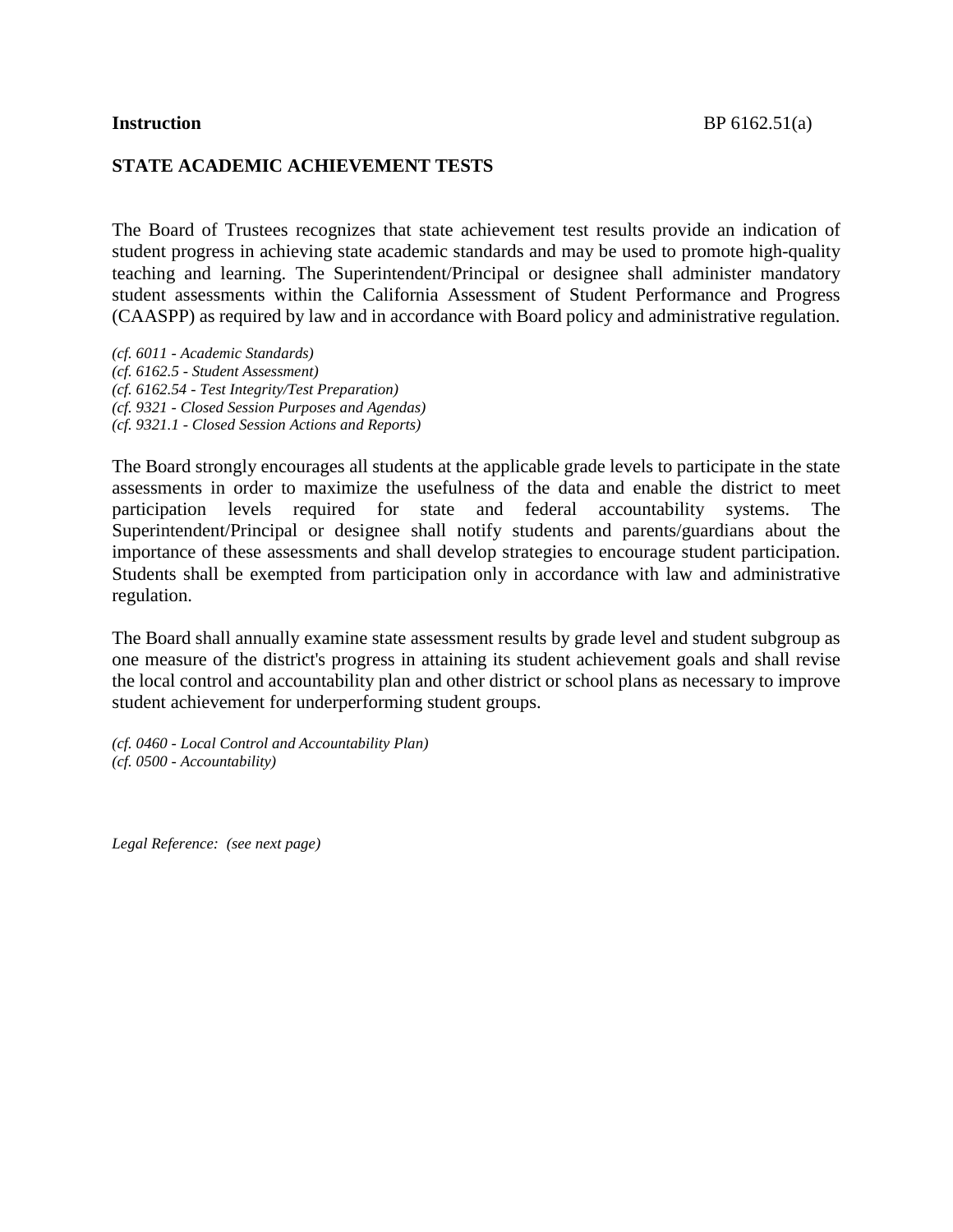*Legal Reference:*

*EDUCATION CODE 49076 Student records; access 51041 Evaluation of educational program 52052 Academic Performance Index; numerically significant student subgroups 52060-52077 Local control and accountability plan 56345 Individualized education program, contents 60600-60630 Assessment of academic achievement 60640-60649 California Assessment of Student Performance and Progress 60660-60663 Electronic learning assessment resources 60810 Assessment of language development 99300-99301 Early Assessment Program CODE OF REGULATIONS, TITLE 5 850-864 State assessments UNITED STATES CODE, TITLE 20 1412 Participation of students with disabilities in state assessments 6311 Adequate yearly progress CODE OF FEDERAL REGULATIONS, TITLE 34 200.1 Standards and assessment*

*Management Resources:*

*CSBA PUBLICATIONS Supporting Student Achievement: Student Assessment System in Flux, Governance Brief, June 2013 CALIFORNIA DEPARTMENT OF EDUCATION PUBLICATIONS Assembly Bill 484 Questions and Answers CALIFORNIA STATE UNIVERSITY PUBLICATIONS The Early Assessment Program: Handbook for School Site Leaders, 2008 SMARTER BALANCED ASSESSMENT CONSORTIUM PUBLICATIONS Usability, Accessibility, and Accommodations Guidelines, September 2013 U.S. DEPARTMENT OF EDUCATION, OFFICE FOR CIVIL RIGHTS PUBLICATIONS The Use of Tests as Part of High-Stakes Decision-Making for Students: A Resource Guide for Educators and Policy-Makers, December 2000 WEB SITES CSBA: http://www.csba.org California Department of Education, Testing and Accountability: http://www.cde.ca.gov/ta California Learning Resources Network: http://clrn.org California State University, Early Assessment Program: http://www.calstate.edu/eap Smarter Balanced Assessment Consortium: http://www.smarterbalanced.org U.S. Department of Education, Office for Civil Rights: http://www.ed.gov/about/offices/list/ocr*

Policy **CUDDEBACK UNION ELEMENTARY SCHOOL DISTRICT** adopted: December 11, 2019 Carlotta, California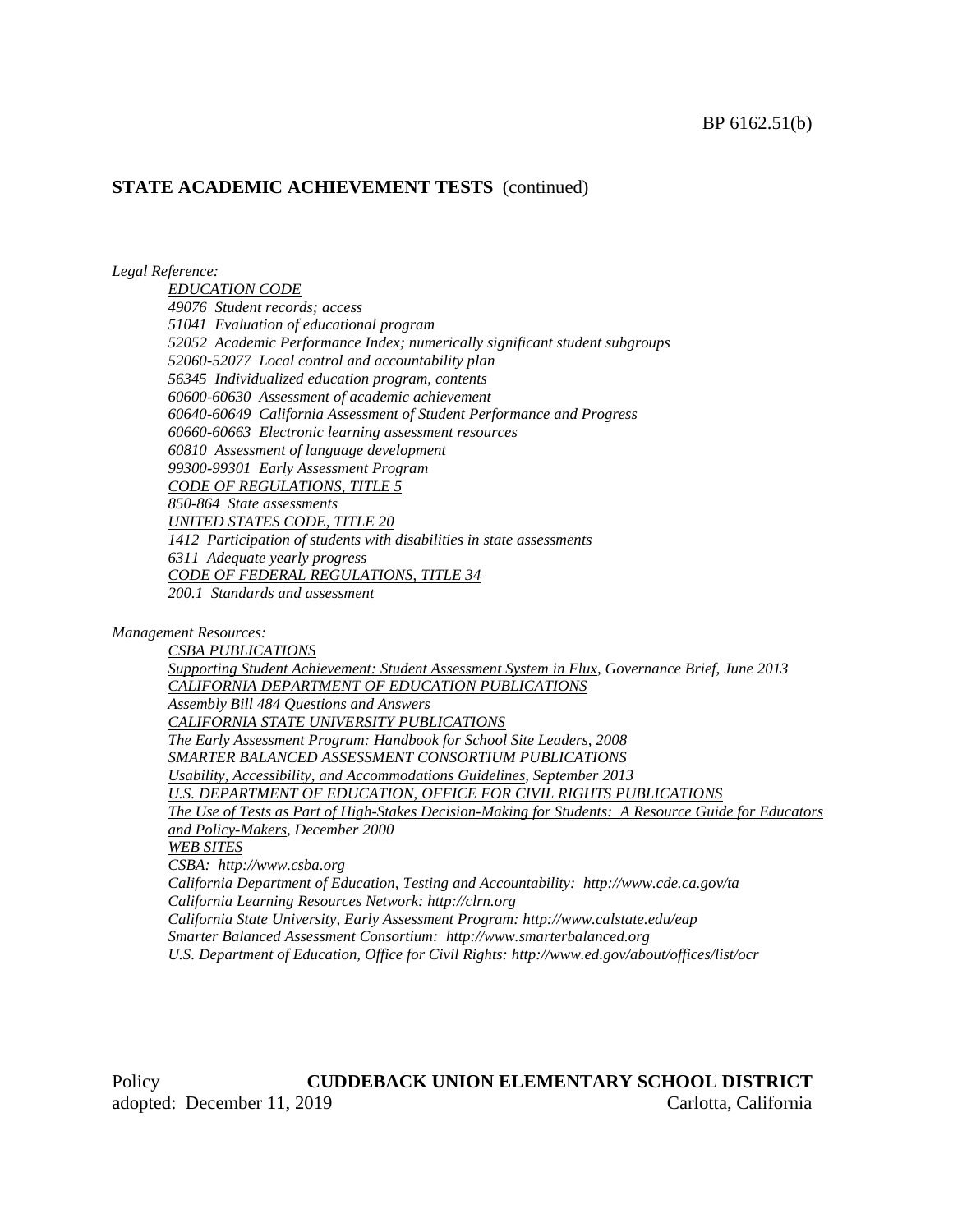# **STATE ACADEMIC ACHIEVEMENT TESTS**

The Superintendent/Principal or designee shall administer the California Assessment of Student Performance and Progress (CAASPP) to all district students at applicable grade levels, except those students exempted by law.

The students of any charter school that receives its state funding allocation through the district shall be tested in coordination with the testing of district students. In addition, the Superintendent/Principal or designee shall arrange for the testing of students in any alternative education program or program conducted off campus, including, but not limited to, non-classroom based programs, continuation schools, independent study, community day schools, county community schools, juvenile court schools, or nonpublic, nonsectarian schools. No test shall be administered in a home or hospital except by a test administrator or test examiner. (5 CCR 851)

*(cf. 0420.4 - Charter School Authorization) (cf. 0420.41 - Charter School Oversight) (cf. 6158 - Independent Study) (cf. 6159.2 - Nonpublic, Nonsectarian School and Agency Services for Special Education) (cf. 6181 - Alternative Schools/Programs of Choice) (cf. 6183 - Home and Hospital Instruction) (cf. 6184 - Continuation Education) (cf. 6185 - Community Day School)*

On or before July 1 of each year, the Superintendent/Principal or designee shall identify district school(s) with students who are unable to access the computer-based assessment of a CAASPP test and shall report the number of such students to the test contractor. If available, a paper and pencil version of the assessment may be administered to such students. (5 CCR 853, 857)

On or before July 1 of each year, the Superintendent/Principal or designee shall designate a district coordinator who shall oversee all matters related to the testing program and serve as the district representative and liaison with the test contractor and the California Department of Education (CDE). The Superintendent/Principal or designee shall also designate a coordinator for each test site. The duties of the district and site test coordinators shall include those specified in 5 CCR 857- 858. (5 CCR 857-858)

The Superintendent/Principal or designee also shall appoint trained test administrator(s) to administer the CAASPP achievement tests and test examiner(s) to administer the California Alternate Assessments. A test examiner shall be a certificated or licensed employee of the district or county office of education. (5 CCR 850)

*(cf. 4112.2 - Certification) (cf. 4113 - Assignment)*

As appropriate, the Superintendent/Principal or designee shall assign a specially trained district employee to serve as a test proctor to assist the test examiner; a specially trained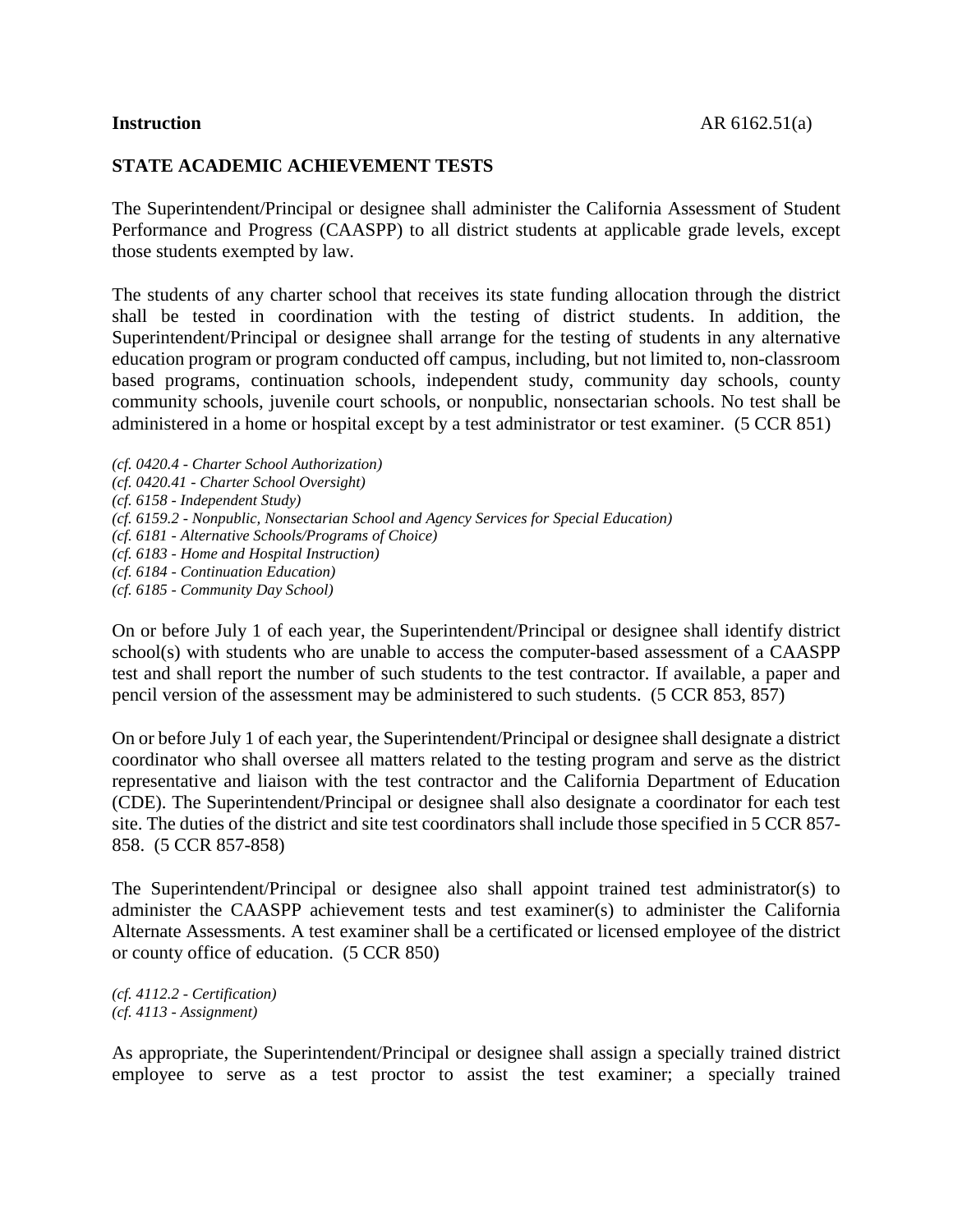district employee, or other person supervised by a district employee, to serve as a translator to translate the test directions into a student's primary language; and a district employee to serve as a scribe to transcribe a student's responses to the format required by the test. A student's parent/guardian or sibling shall not be eligible to be that student's translator or scribe. (5 CCR 850)

All test administrators, test examiners, proctors, translators, scribes, district and site test coordinators, and other persons having access to any of the CAASPP achievement tests and corresponding test materials, assessment technology platform, or tests administered pursuant to Education Code 60640 shall acknowledge the limited purpose of their access to the achievement tests by signing a test security affidavit. In addition, all district and site test coordinators shall sign a test security agreement before receiving any CAASPP achievement tests and corresponding test materials. The test security affidavit and test security agreement shall be those set forth in 5 CCR 859. (5 CCR 850, 859)

#### **Tests Included in the State Assessment System**

The district shall administer the following CAASPP assessments: (Education Code 60640; 5 CCR 851.5)

1. The CAASPP achievement tests for English language arts and mathematics in grades 3-8 and 11, except that:

*(cf. 6142.91 - Reading/Language Arts Instruction) (cf. 6142.92 - Mathematics Instruction)*

- a. Recently arrived English learners, defined pursuant to Education Code 60603 as English learners who are in their first 12 months of attending a school in the United States, shall be exempted from taking the English language arts assessment to the extent allowed by federal law. A recently arrived English learner may be administered the test upon request by his/her parent/guardian.
- *(cf. 6174 - Education for English Learners)*
	- b. Students with disabilities who are unable to participate in the English language arts and mathematics assessments, even with the resources described in the section "Testing Variations" below, shall be provided an alternate test when designated in their individualized education program (IEP), as provided in item #3 below.

*(cf. 6159 - Individualized Education Program) (cf. 6164.6 - Identification and Education Under Section 504)*

2. Science assessments at grades 5, 8, and 10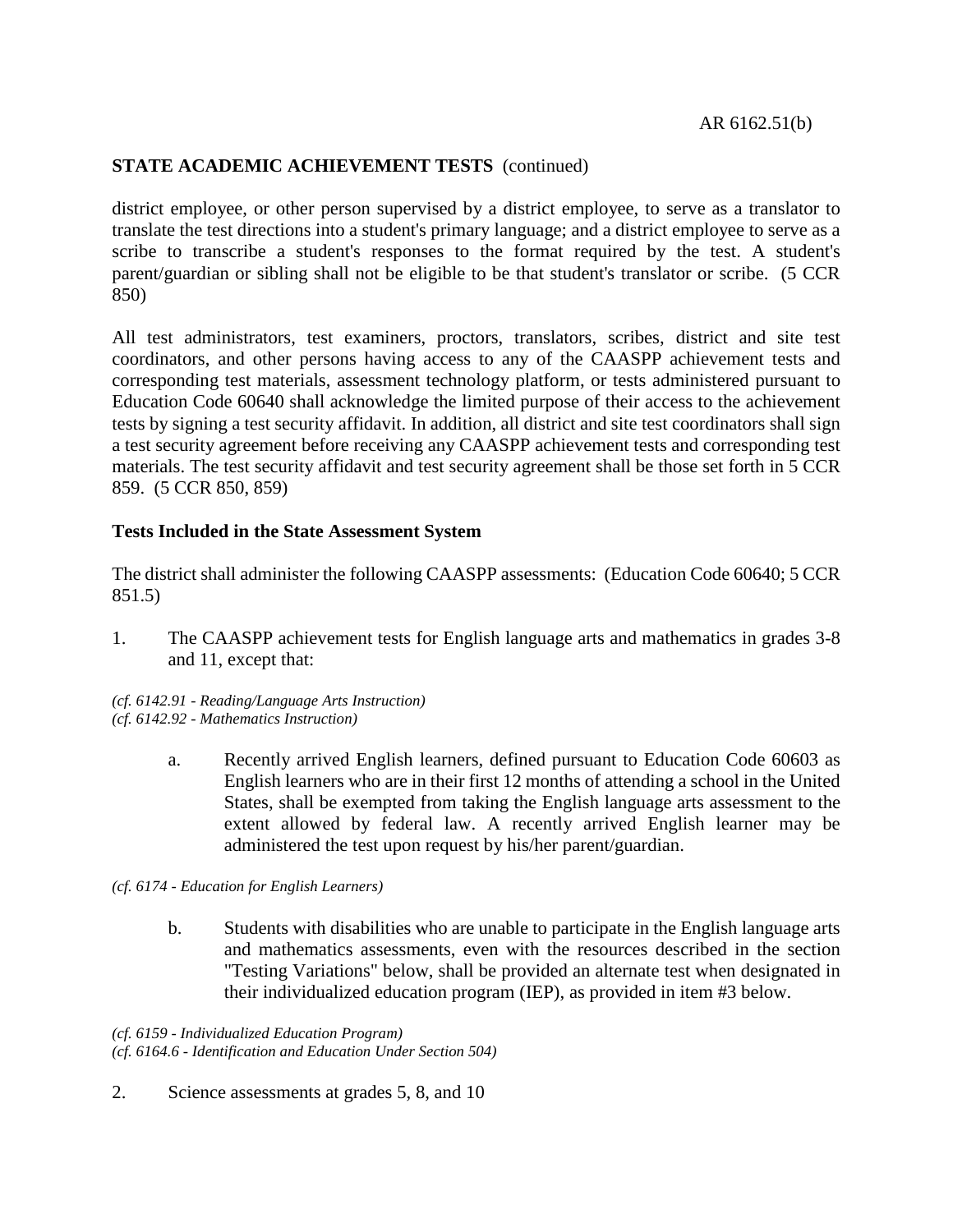However, students with disabilities who are unable to participate in the science assessments, even with the resources described in the "Testing Variations" section below, shall be provided an alternate test when designated in their IEP, as provided in item #3 below.

#### *(cf. 6142.93 - Science Instruction)*

- 3. For students with disabilities who are unable to take the tests specified in items #1-2 above, even with appropriate accommodations or other testing resources, and who have an IEP that designates the use of alternate tests at the applicable grade levels:
	- a. California Alternate Assessment in English language arts and mathematics for students with significant cognitive disabilities
	- b. For the science assessment, either the California Modified Assessment or, for students with significant cognitive disabilities, the California Alternate Performance Assessment

In addition, the Superintendent/Principal or designee may administer a primary language assessment to English learners. Administration of this test shall not replace the administration of the above tests, administered in English, to English learners. (Education Code 60640)

The primary language assessment also may be used to assess students in a dual language immersion program who are not limited English proficient or who are redesignated fluent English proficient, subject to approval by the California Department of Education (CDE) of an agreement between the district and the state testing contractor. (Education Code 60640)

## **Exemptions**

Each year the Superintendent/Principal or designee shall notify parents/guardians of their child's participation in the CAASPP and of the provisions of Education Code 60615 related to exemptions from testing. (5 CCR 852)

#### *(cf. 5145.6 - Parental Notifications)*

A parent/guardian may annually submit to the school a written request to excuse his/her child from any or all parts of the CAASPP assessments for the school year, and such a request shall be granted by the Superintendent/Principal or designee. However, district employees shall not solicit or encourage any exemption request on behalf of any student or group of students. (Education Code 60615; 5 CCR 852)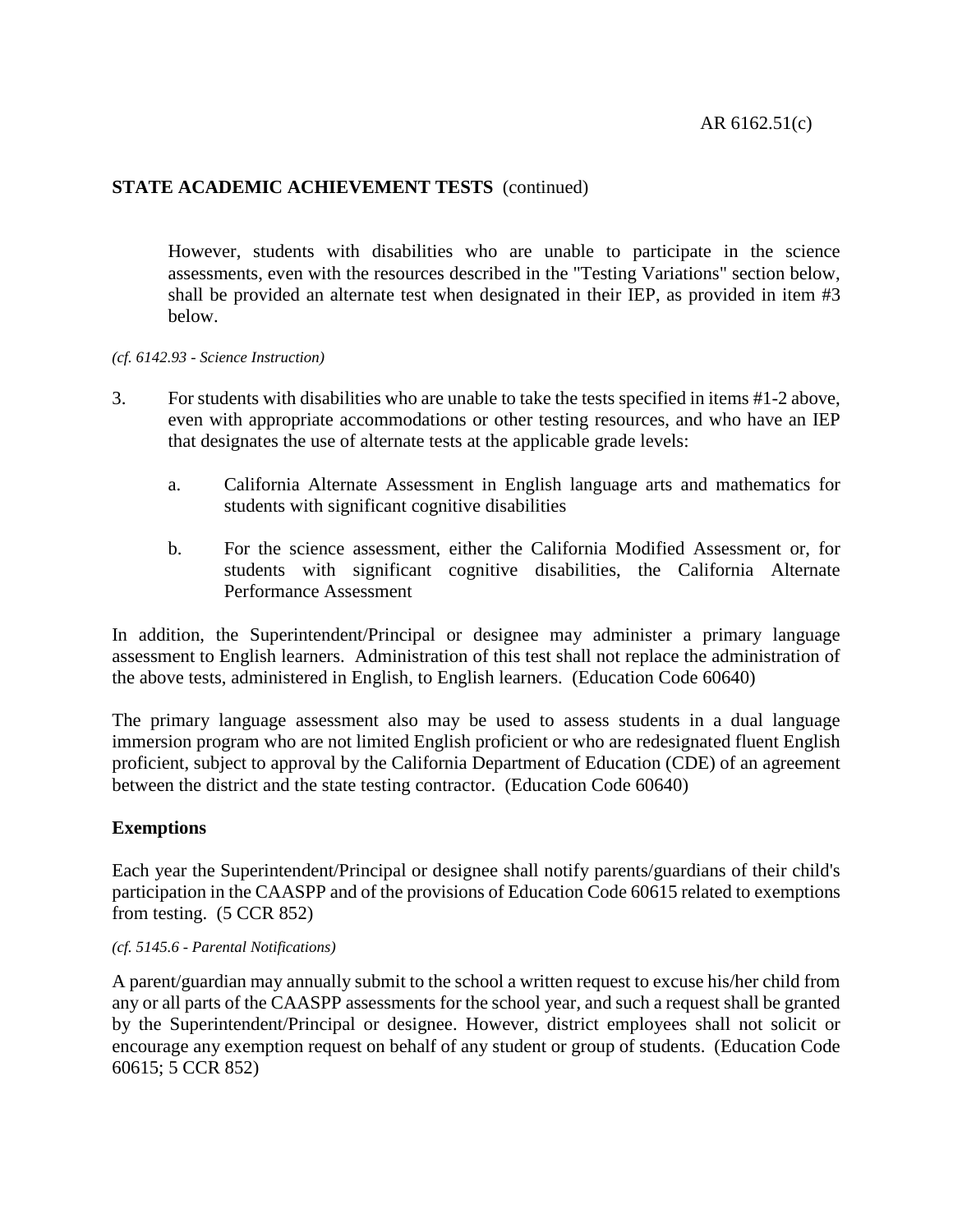If a parent/guardian submits an exemption request after testing has begun, any test(s) completed before the request is submitted will be scored and the results reported to the parent/guardian and included in the student's records. (5 CCR 852)

## **Testing Period**

The Superintendent/Principal or designee shall establish testing days for district students within the following available testing windows: (5 CCR 855)

- 1. Assessments in English language arts and mathematics shall be administered between the date on which at least 66 percent of the school's or track's annual instructional days for grades 3-8, or at least 80 percent of the annual instructional days for grade 11, have been completed and the last day of instruction for the regular annual calendar of the school or track.
- 2. All science assessments, including CAPA and CMA, shall be administered during an available testing window of 25 instructional days that includes 12 instructional days before and after completion of 85 percent of the school's or track's annual instructional days.
- 3. Beginning in the 2016-17 school year, the CAA shall be administered during the available testing windows specified in item #1.
- 4. The primary language assessment shall be administered to English learners within the testing window specified in item #2.

Within the above testing windows, the Superintendent/Principal or designee may designate one testing period for the school or each track or, if the school has multiple tracks, a selected testing period for each track. The district shall not exceed six selected testing periods within the available testing window. The testing period shall be no fewer than 25 consecutive instructional days and may be extended up to an additional 10 consecutive instructional days if still within the available testing window set forth in items #1-4 above. (5 CCR 855)

Students who are absent during testing shall be provided an opportunity to take the tests within the testing window.

CAASPP achievement tests and the primary language test shall be administered in accordance with the manuals or other instructions provided by the test contractor or CDE except that, as appropriate, the following testing variations may be used: (5 CCR 850, 853-853.8)

## **Testing Variations**

1. Universal tools specified in 5 CCR 853.5 may be used with any student.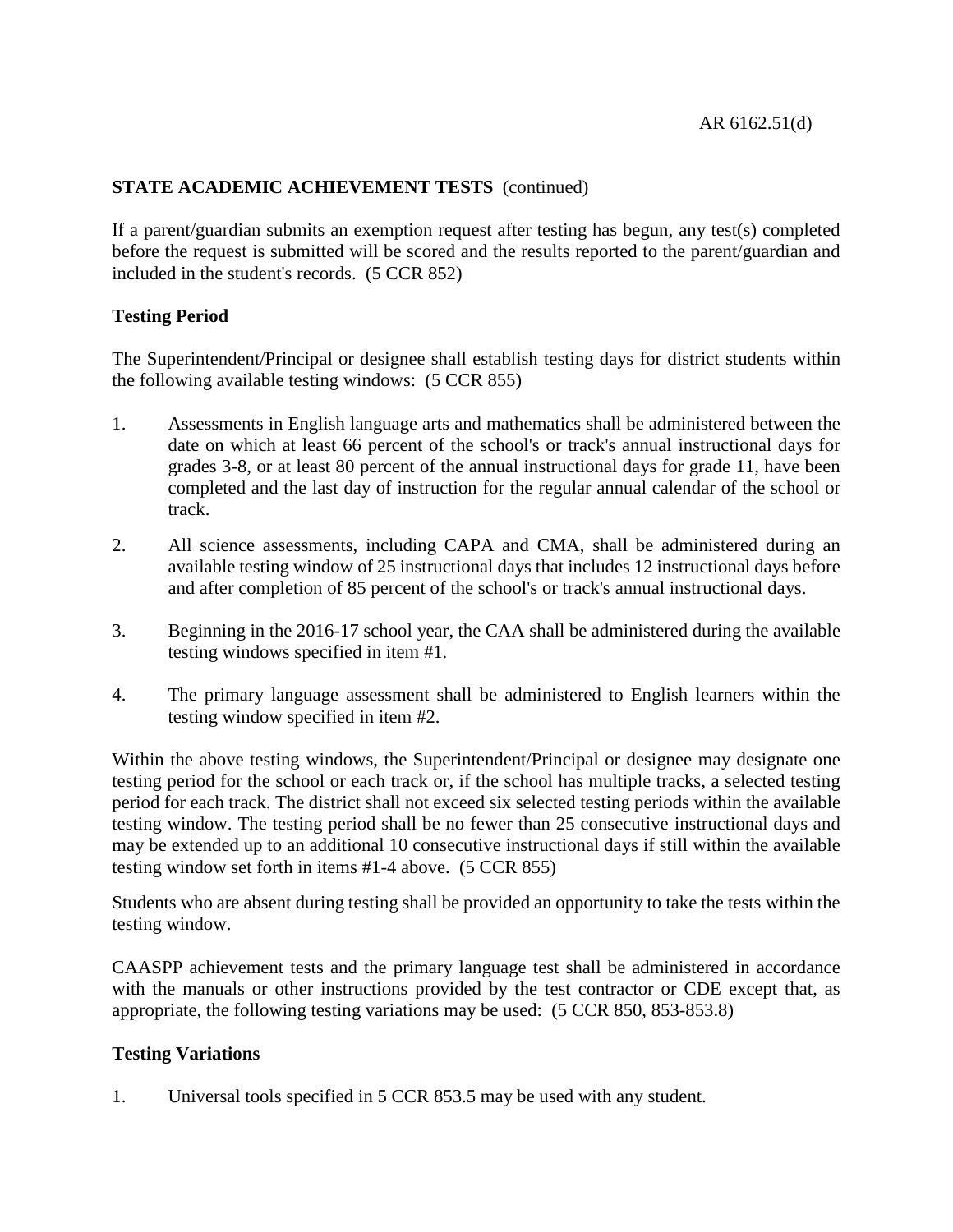- 2. Designated supports specified in 5 CCR 853.5 and, if an English learner, in 5 CCR 853.7, may be used with a student for whom the need has been indicated by an educator or team of educators, with parent/guardian and student input as appropriate, or for whom the need is specified in the student's IEP or Section 504 plan.
- 3. Accommodations specified in 5 CCR 853.5 may be used with a student with disabilities when included in the student's IEP or Section 504 plan as resources that are regularly used in the classroom for the student's instruction and/or assessment(s). Such accommodations shall be either utilized in the assessment environment or consist of changes in procedures or materials that increase equitable access during the assessment.
- 4. An unlisted resource that has not been specifically identified as an approved universal tool, designated support, or accommodation may be used with a student who has an IEP or Section 504 plan provided that the resource is one that is regularly used in the classroom for instruction and/or assessment and the CDE has approved its use. At least 10 business days prior to the student's first day of CAASPP testing, the district or school site test coordinator may electronically submit a request to the CDE for approval to use that unlisted resource during that year. If the CDE determines that the unlisted resource changes the construct being measured, the unlisted resource may nevertheless be used with the student in order to generate an individual score report even though the student shall not be counted in the participation rate for accountability measures. (5 CCR 853.8)

In the administration of the CAA to a student with significant cognitive disabilities, the student may have all instructional supports that may be used in daily instruction or assessment, including language and physical supports, with the exception of any inappropriate test practices listed in test administration manuals. (5 CCR 850, 853.6)

## **Report of Test Results**

For any state assessments that produce valid individual student results, the Superintendent/Principal or designee shall forward or transmit the student's test results to his/her parents/guardians within 20 working days from receipt of the results from the test contractor or, if the district receives the results from the contractor after the last day of instruction for the school year, then within the first 20 working days of the next school year. The report shall include a clear explanation of the purpose of the test, the student's score, and its intended use by the district. An individual student's scores shall also be reported to his/her school and teacher(s) and shall be included in his/her student record. (Education Code 60641; 5 CCR 863)

*(cf. 5125 - Student Records)*